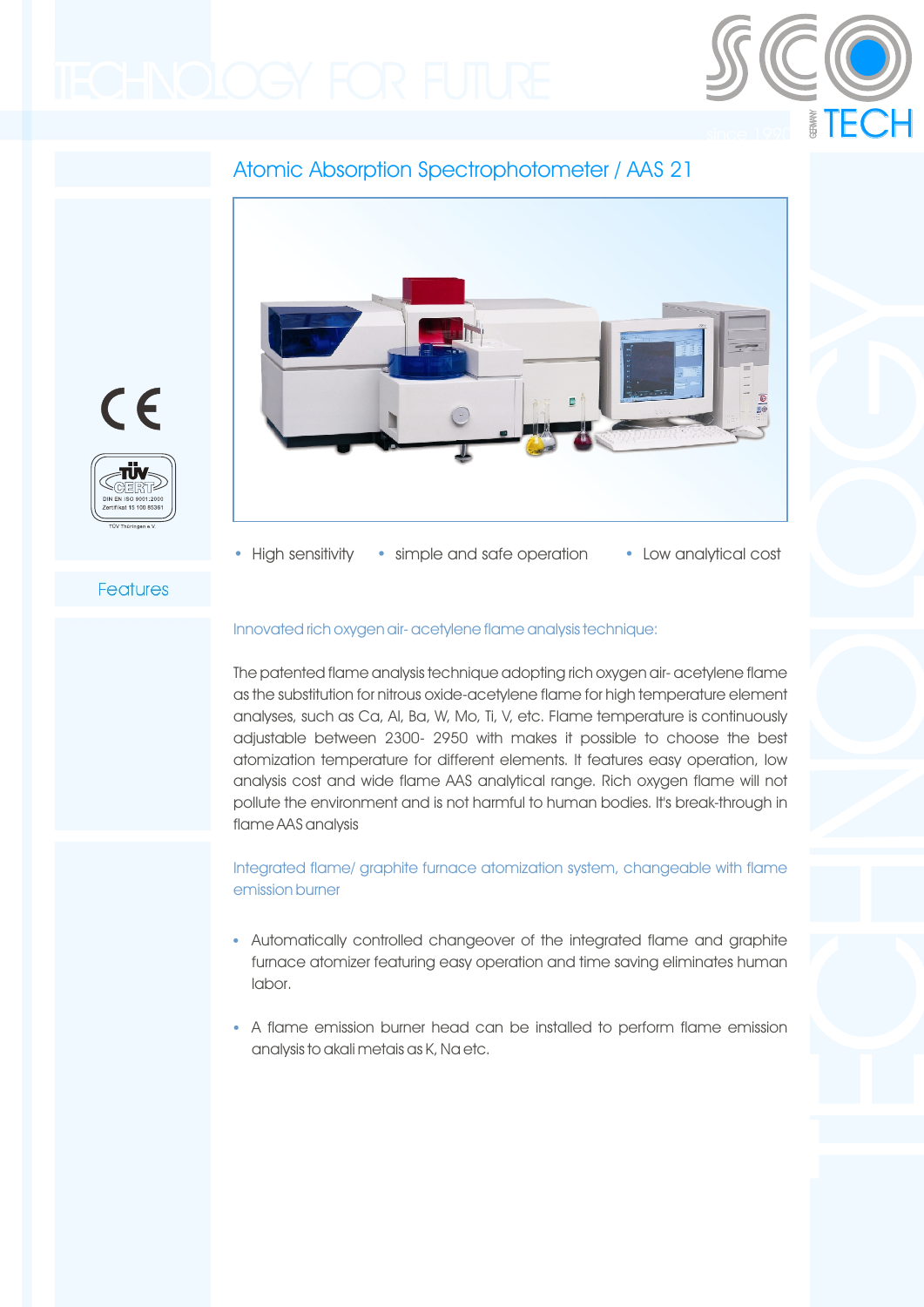

#### Accurate fully automated control system

- Automatic 6-lamp turret, automatic adjustment of lamp current and optimization of light beam position
- Automatic wavelength scanning and peak picking •
- Automatic spectral bandwidth changing
- Automatic changeover between flame and graphite furnace operation, automatic optimization of position parameters, automatic ignition and automatic gas flow setting

#### Reliable fully automatic graphite furnace analysis

- Adopting FUZZY-PID and dual curve mode light-controlled temperature control technique, temperature auto-correction technique, ensures fast heating, good temperature reproducibility and high analytical sensitivity. The temperature control accuracy is less than 1%
- Graphite furnace with pneumatic control and pressure lock ensures constant pressure and reliable contact
- Multi-function auto-sampler features automatic standard sample preparation, automatic correction of sampling probe depth, automatic tracing and correction of liquid surface height in the sample vessel, with the sampling accuracy of 1% and reproducibility of 0.3%, realizing fully automation of graphite furnace analysis

#### Perfect safety protection measures

- Alarm and automatic protection to fuel gas leakage, abnormal flow, insufficient air pressure and abnormal flame extinction in flame system
- Alarm and protection function to insufficient carrier gas and protective gas pressure, insufficient cooling wate supply and over-heating in graphite furnace system

#### Advance and reliable electronic design

Adopting large-scale programmable logic array and Inter I2C bus technology European type sockets and AMP adapters with high reliability to ensure long term reliability of the whole electronic system

#### Easy and practical analysis software

- Easy-to-use AAS analysis software is made under Windows operating system, realizing fast parameter setting and optimization
- Automatic sample dilution, automatic curve fitting, automatic sensitivity correction
- Auotmatic calculation of sample concentration (content), mean value, standard deviation and relative standard deviation calculation
- Mutil-elements determination in sequence to the same sample •Measured data and final results can be printed out and edited in Excel format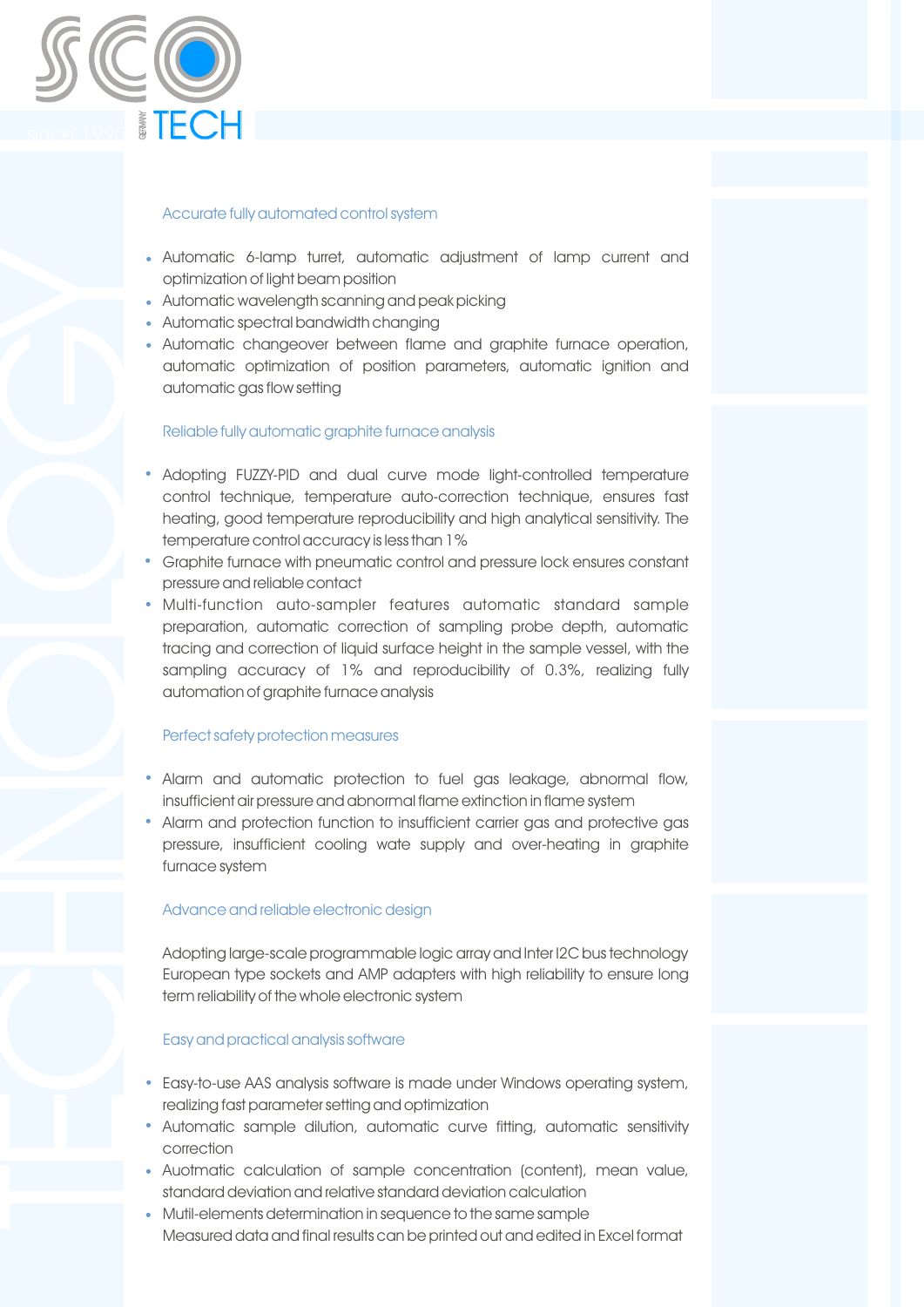

## Main Specification

| Wavelength range    | 190-900nm                                                                   |  |  |  |
|---------------------|-----------------------------------------------------------------------------|--|--|--|
| Wavelength accuracy | Better than $\pm 0.25$ nm                                                   |  |  |  |
| Resolution          | Two spectral lines of Mn at 279.5nm and 279.8nm can                         |  |  |  |
| be separated        | with the spectral bandwidth of 0.2nm and valley-peak                        |  |  |  |
|                     | energy ratio less than 30%.                                                 |  |  |  |
| Baseline stability  | 0.004A/30min                                                                |  |  |  |
|                     | Background correction The D2 lamp background correction capability at 1A is |  |  |  |
|                     | better than 30 times                                                        |  |  |  |
|                     | The S-H background correction capability at 1.8A is                         |  |  |  |
|                     | better than 30 times.                                                       |  |  |  |

## Light Source System

| Lamp turret  | Motorized 6-lamp turret (Two high performance HCLs       |  |  |
|--------------|----------------------------------------------------------|--|--|
|              | can be mounted on the turret to increase the sensitivity |  |  |
|              | in flame analysis.)                                      |  |  |
| Lamp current | Wide pulse current: $0 \sim 25 \text{mA}$ ,              |  |  |
| adjustment   | Narrow pulse current: $0 \sim 10$ mA                     |  |  |
| Lamp power   | 400Hz square wave pulse;                                 |  |  |
| supply mode  | 100Hz narrow square wave pulse +400Hz wide square        |  |  |
|              | wave pulse                                               |  |  |

## Optical System

| Monochomator             | Single beam, Czerny-Turner design grating    |  |
|--------------------------|----------------------------------------------|--|
| monochromator            |                                              |  |
| Grating                  | 1800 l/mm                                    |  |
| Focal length             | $277$ mm                                     |  |
| <b>Blazed Wavelength</b> | 250 <sub>nm</sub>                            |  |
| Spectral Bandwidth       | 0.1nm, 0.2nm, 0.4nm, 1.2nm, auto-switch over |  |

## Flame Atomizer

| <b>Burner</b>            | 10cm single slot all-titanium burner               |  |
|--------------------------|----------------------------------------------------|--|
| Spray chamber            | Corrosion resistant all-plastic spray chamber      |  |
| Nebulizer                | High efficiency glass nebulizer with metal sleeve, |  |
|                          | sucking up rate:6-7ml/min                          |  |
| Emission burner provided |                                                    |  |

## Graphite Furnace

| Temperature range        | Room temperature~3000°C                                     |
|--------------------------|-------------------------------------------------------------|
| Heating rate             | $2000$ $\frac{1}{s}$                                        |
| Graphite tube dimensions | $28mm(L)\times 8mm(OD)$                                     |
| Characteristic mass      | Cd $\leq$ 0.5 $\times$ 10-12g, Cu $\leq$ 5 $\times$ 10-12g, |
|                          | $Mo \leq l \times l0$ -llg                                  |
| Precision                | Cd≤3%, Cu≤3%, Mo≤4%                                         |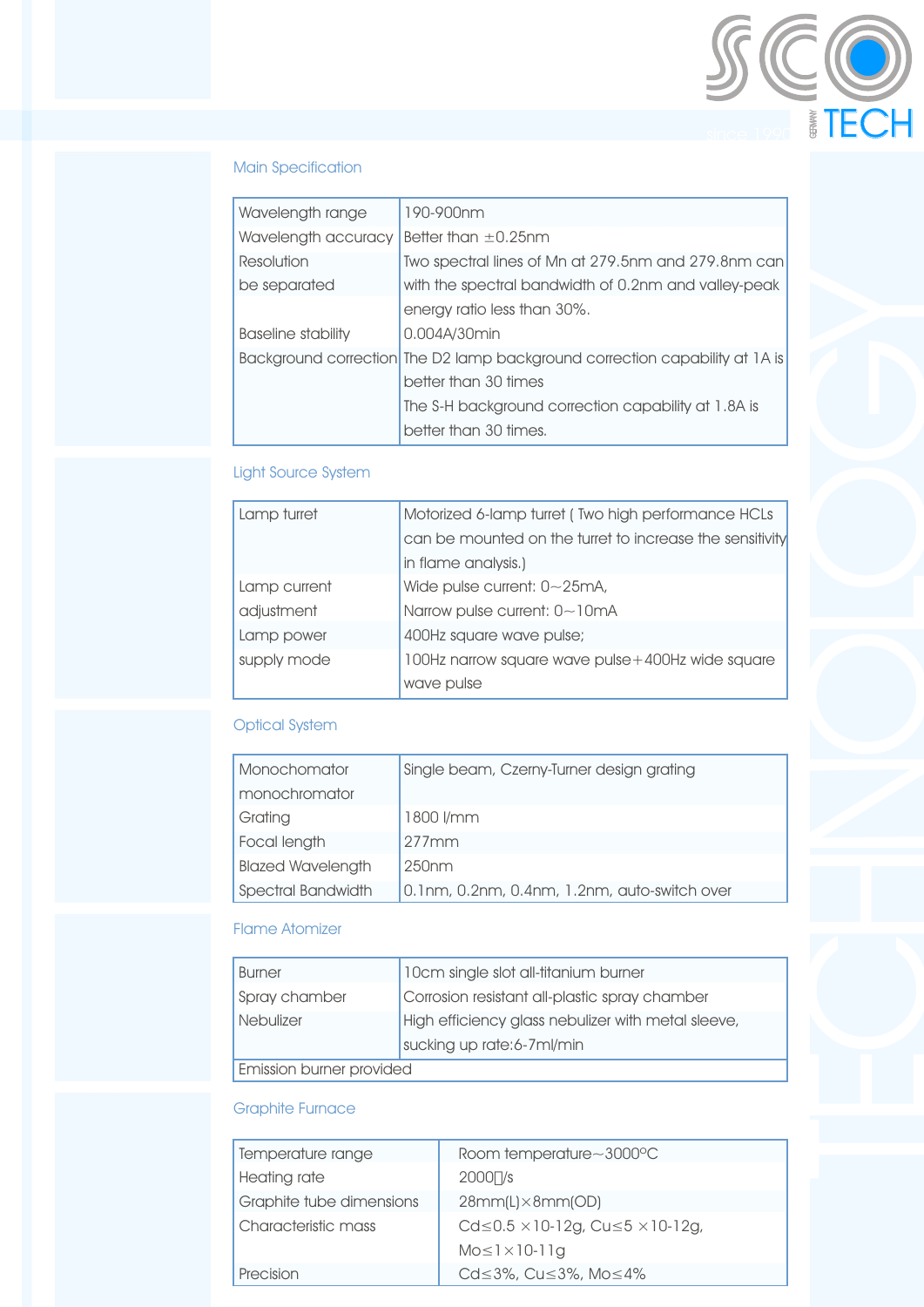

## Detection and Data Processing System

| Detector                                  | R928 Photomultiplier with high sensitivity and wide |  |  |
|-------------------------------------------|-----------------------------------------------------|--|--|
|                                           | spectral range.                                     |  |  |
| Software                                  | Under Windows operating system                      |  |  |
| Analytical method                         | Working curve auto-fitting; standard addition       |  |  |
|                                           | method; automatic sensitivity correction, automatic |  |  |
|                                           | calculation of concentration and content.           |  |  |
| Repeat times                              | 1-99 times, automatic calculation of mean value,    |  |  |
|                                           | standard deviation and relative standard deviation. |  |  |
| Multi-task Functions                      | Sequential measurement for multi-element            |  |  |
|                                           | determination to the same sample                    |  |  |
| Condition reading                         | With model function                                 |  |  |
| Result printing                           | Measurement data and final analytical report        |  |  |
|                                           | printout, editing with Excel                        |  |  |
| Standard RS-232 serial port communication |                                                     |  |  |

## Graphite Furnace Autosample

| Sample tray capacity | 55 sample vessels and 5 reagent vessels                      |
|----------------------|--------------------------------------------------------------|
| Vessel materia       | Polypropylene                                                |
| Vessel volume        | 3ml for sample vessel, 20ml for reagent vessel               |
| Minimum sampling     |                                                              |
| volume               | $1 \mu$                                                      |
| Repeatable           |                                                              |
| sampling times       | $1 - 99$ times                                               |
| Sampling system      | Accurate dual pump system, with 100µl<br>and 1 ml injiectors |
|                      |                                                              |

#### Characteristic Concentration and Detection Limit

|                       | $\vert$ Cu: Characteristic concentration $\leq$ 0.025mg/L,                             |  |  |
|-----------------------|----------------------------------------------------------------------------------------|--|--|
| Normal Air-C2H2 flame | Detection limit $\leq$ 0.006mg/L                                                       |  |  |
|                       | $\alpha$ Oxygen-rich Air-C2H2 $\beta$ a: Characteristic concentration $\leq 0.22$ mg/L |  |  |
| flame                 | $ A $ : Characteristic concentration $\leq 0.4$ mg/L                                   |  |  |

#### Function Expansion

Hydride vapor generator can be connected for hydride analysis

### Dimensions and weight

| Main unit        | $107\times49\times58$ cm, 140kg |
|------------------|---------------------------------|
| Graphite furnace | $42\times42\times46$ cm, 65kg   |
| Autosampler      | $40\times29\times29$ cm, 15kg   |